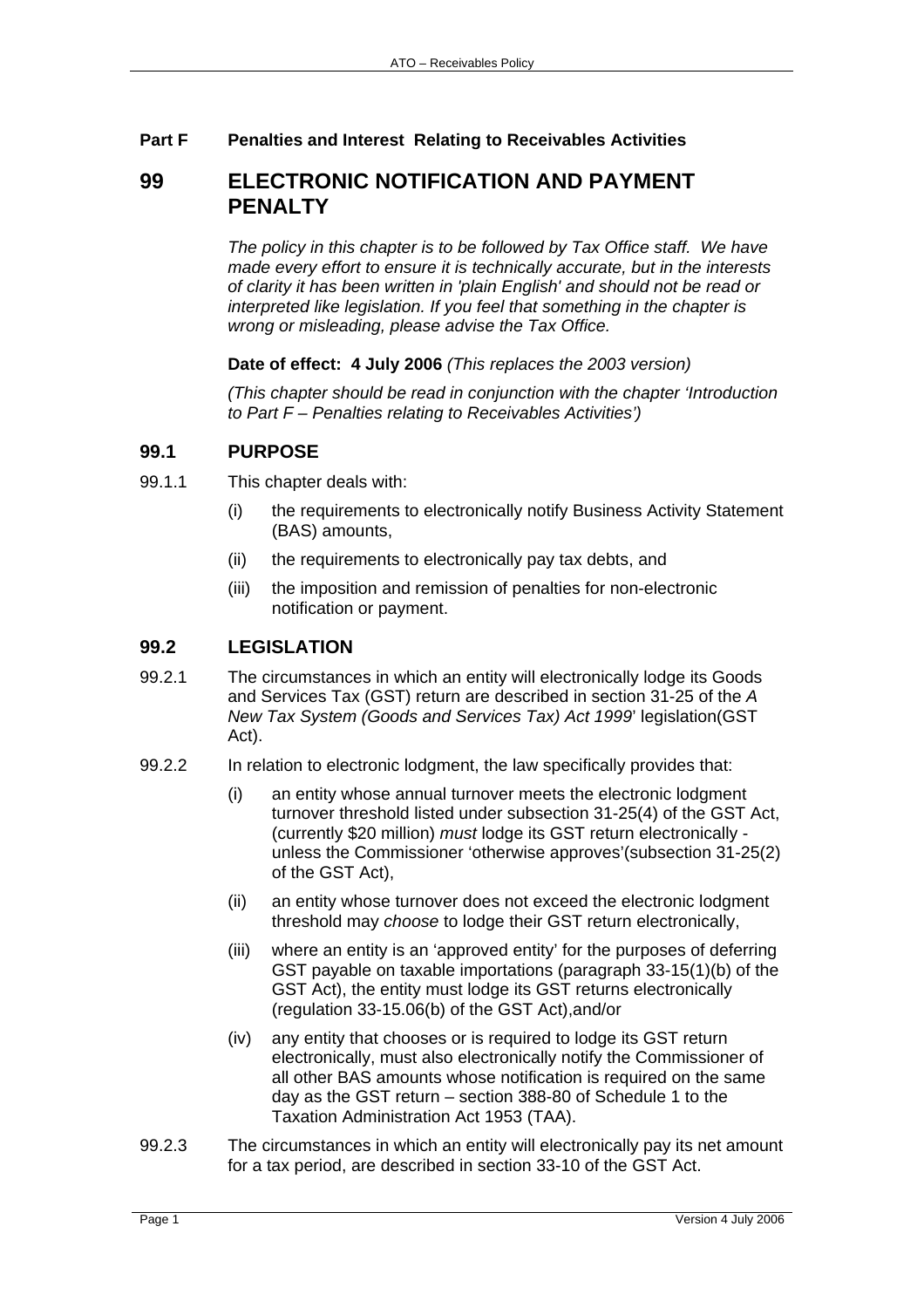- 99.2.4 In relation to electronic payment, the law specifically provides:
	- (i) Where an entity is required to lodge electronically (because it meets the electronic lodgment turnover threshold) it must also pay its net GST amount electronically (subsection 33-10(2) of the GST Act). In addition, it must also electronically pay the Commissioner all of its other tax debts that are due to be paid during that period -section 8AAZMA of the TAA);
	- (ii) Under section 8AAZMA of the TAA a 'large' withholder must electronically pay to the Commissioner any amounts withheld under subsection 16-85(1)Schedule 1 to the TAA; as well as any other tax debts that are due to be paid that month;
	- (iii) where an entity is required to lodge electronically under regulation 33-15.06(b) of the GST Act (because it is an 'approved entity' for the purposes of the 'Deferred GST Scheme'), regulation 33- 15.06(c) of the GST Act requires that entity also pay its liabilities electronically.
- 99.2.5 An entity that exceeds the threshold and commences as a large withholder in the months July or August 2000 must pay amounts withheld to the Commissioner by the end of the 21 $\mathrm{^{st}}$  day after the end of that month, by electronic payment or any other means approved in writing by the Commissioner – section 16-130 of Schedule 1 to the TAA.
- 99.2.6 GST branches and PAYG withholding branches are classified according to the parent entity's classification.
- 99.2.7 In respect of **GST branches and PAYG withholding branches**:
	- (i) the legal obligation to pay GST and PAYG withholding amounts,
	- (ii) the legal right to receive GST refunds, and
	- (iii) the legal obligation for notification of liabilities

remains with the (parent) entity and is not transferred to the branch – section 16-143 of Schedule 1 to the TAA, and section 54-60 of GST Act.

- 99.2.8 An entity must lodge a GST return for each branch (section 54-55 of the GST Act). PAYG withholding branches and GST branches *may* prepare their own GST returns, but the legal obligation to lodge and pay still rests with the parent entity.
- 99.2.9 Under section 48-60 of the GST Act, members of **GST groups** are not required to lodge a GST return unless they are also the 'representative member' of the GST group. The representative member is required to pay any GST liability for the GST group and is entitled to receive any refund payable to the GST group.
- 99.2.10 Under section 51-50 of the GST Act, members of **GST joint ventures** are not required to lodge a GST return unless they are also the 'joint venture operator'. Under sections 51-55 and 51-60 of the GST Act the joint venture operator is responsible for paying the GST liability of the joint venture, and is entitled to any GST refund payable by the Commissioner to the joint venture.
- 99.2.11 Payment of GST on any taxable importations is collected by Customs (section 33-15 of the GST Act) but this has no effect on an entities other electronic lodgment and payment obligations.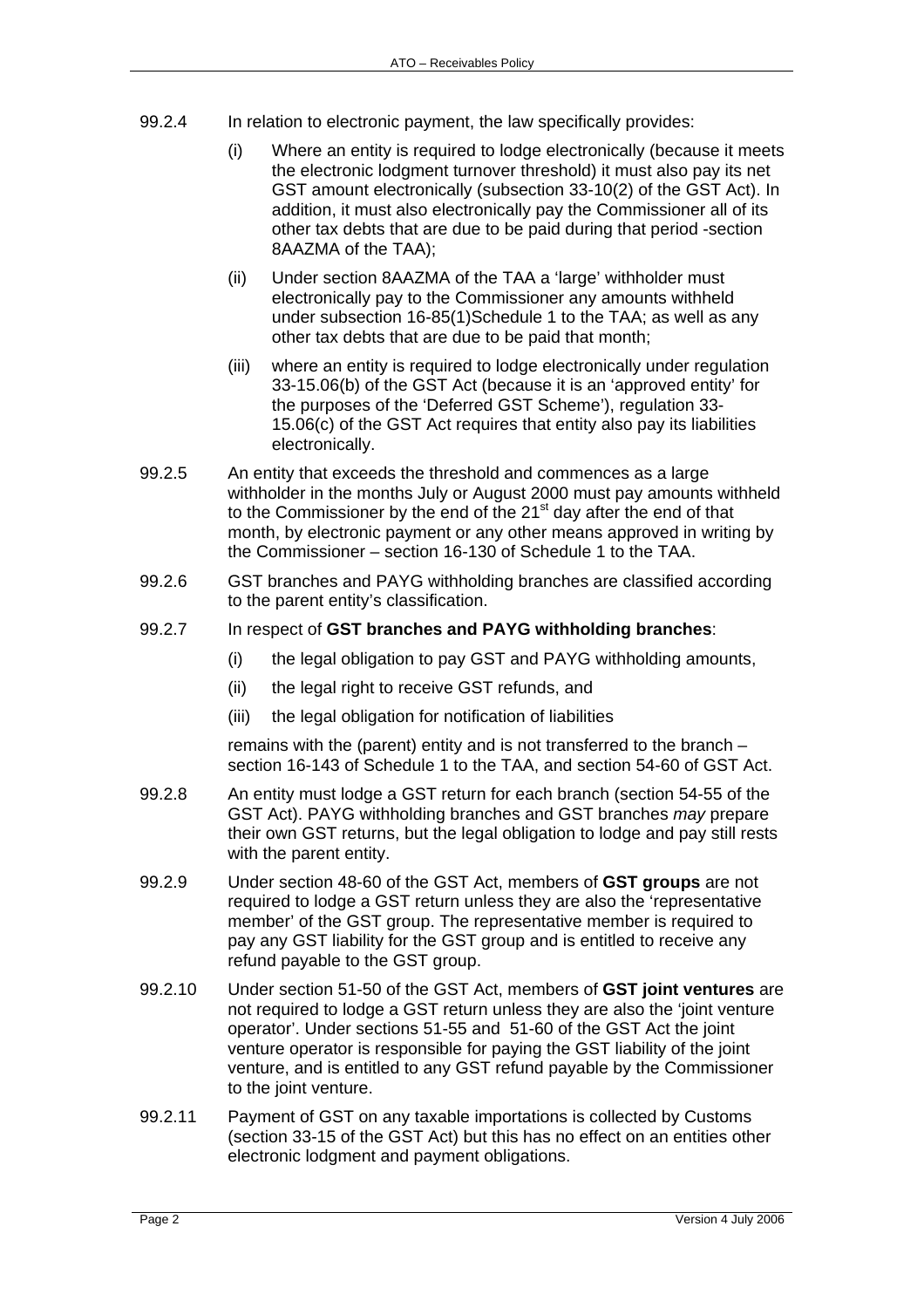- 99.2.12 Penalties for not notifying or not paying electronically when required are provided for in Division 288 of Part 4-25 in Schedule 1 to the TAA.
- 99.2.13 The machinery provisions for notifying and remitting those (and other) penalties and the application of the General Interest Charge (GIC) to those penalties is provided for in Division 298 of Part 4-25 in Schedule 1 to the TAA.
- 99.2.14 Specifically the law provides for:
	- (i) The imposition of a penalty of 5 penalty units for non-electronic notification where an entity has not, as was required, made a notification electronically, but has made the notification in another way – section 288 -10 of Schedule 1 to the TAA,
	- (ii) The imposition of a penalty of 5 penalty units for non-electronic payment where an entity has not, as was required, made a payment electronically, but has made the payment in another way – section 288-20 of Schedule 1 TAA,
	- (iii) The written notification of those penalties, this notification may be included in any other notice the Commissioner gives the entity – section 298-10 of Schedule 1 to the TAA,
	- (iv) The partial or complete remission of those penalties section 298- 20 of Schedule 1 to the TAA, and
	- (v) The imposition of GIC to any unpaid part of the penalty section 298-25 of Schedule 1 to the TAA.

## **99.3 INTRODUCTION**

- 99.3.1 The provisions of the GST Act and the TAA combine to enable electronic notification and payment of all BAS amounts and specifically require:
	- (i) any entity with turnover of \$20 million or more to electronically lodge and pay its GST return,
	- (ii) any 'entity classed as a 'large' withholder under the PAYG withholding system to pay all its tax debts electronically,
	- (iii) any entity that is participating in the 'Deferred GST Scheme' to lodge and pay its GST return electronically, and
	- (iv) any entity that chooses or is required to lodge its GST return electronically to also notify electronically all other BAS amounts due on the same day and to pay all its tax debts electronically.
- 99.3.2 Penalties apply where an entity fails to comply with its electronic lodgment obligations. If an entity is required to deal electronically with the Commissioner but instead chooses to lodge or pay by another means (for example paper lodgment), the entity will be liable for a penalty. The Commissioner must notify the entity of its liability to pay the penalty, which may be remitted in full or part at the Commissioner's discretion. General Interest Charges apply to the balance of any unpaid penalty from the due date for payment of that penalty.

## **99.4 POLICY**

99.4.1 The reporting and payment obligations imposed under the various taxation acts have not changed considerably in relation to the withholding obligations of 'large' entities. Tax reforms such as GST have imposed a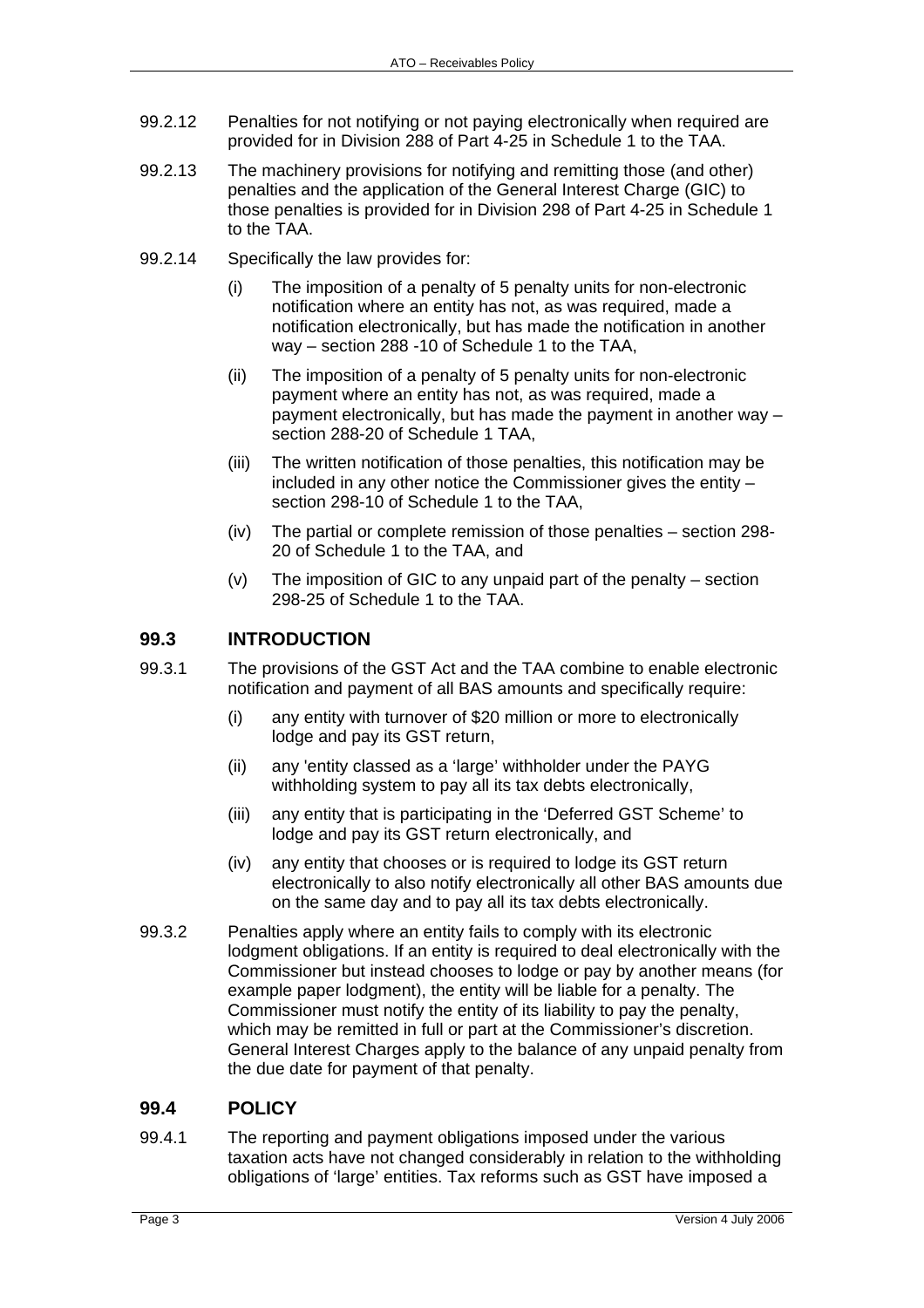range of additional lodgment and payment obligations on reporting entities and have made many other entities 'reporting entities' for the first time.

- 99.4.2 Choices made by entities in regards to branching and grouping also require consideration, although it is assumed that a decision to branch or group was made in the knowledge of the obligations imposed for electronic notification and payment.
- 99.4.3 In general, it would be considered that an entity that is required to lodge and/or notify electronically by virtue of the level of turnover or amount withheld would normally have sufficiently sophisticated communications, banking and accounting systems to enable it to comply with the law. It is recognised that there may be exceptions.
- 99.4.4 Further it is considered that an entity that chooses to lodge its GST return electronically would have made an informed decision and accepted that it is bound to notify electronically all other BAS liabilities that are due on the same day.
- 99.4.5 Subsection 31-25(2) of the GST Act provides that an entity with turnover exceeding \$20 million may not be required to lodge electronically if the Commissioner 'otherwise approves'.
- 99.4.6 It will be considered that the non-electronic lodgment of a GST return (and consequently the non-electronic notification of other BAS amounts due on the same day) would be approved in the following circumstances:
	- (i) The relevant infrastructure has not been installed by the independent suppliers of telecommunications networks, that is the entity or branches accounting work for these liabilities is conducted in a location where communication systems, for example telephone lines, satellite transmission or other third party medium, are not readily accessible by the entity or branch for installation, or
	- (ii) The relevant infrastructure is not accessible without prohibitive expense to the entity or all branches of the entity.
- 99.4.7 It is not envisaged that an entity whose activities and accounting work are conducted in a city, town or other area with telecommunications infrastructure installed would meet these criteria.
- 99.4.8 Entities that have access to the appropriate public infrastructure, but choose not to pay installation and/or software costs to enable electronic lodgment and/or payment, or decide to use available funds to acquire other assets or to pay other creditors, are assumed to have made such decisions knowing the ramifications of the decision.
- 99.4.9 Steps an entity has, or could have, taken to seek finance or to direct funds from income or cash flow to enable electronic lodgment and/or payment are all relevant considerations in deciding whether an entity is eligible for remission of penalty for non-electronic lodgment and/or payment.

#### **Remission of penalties**

- 99.4.10 Where an entity seeks a remission of the penalty for non-electronic lodgment and/or payment, the entity's request should be considered having regard to:
	- (i) the facts of each individual case,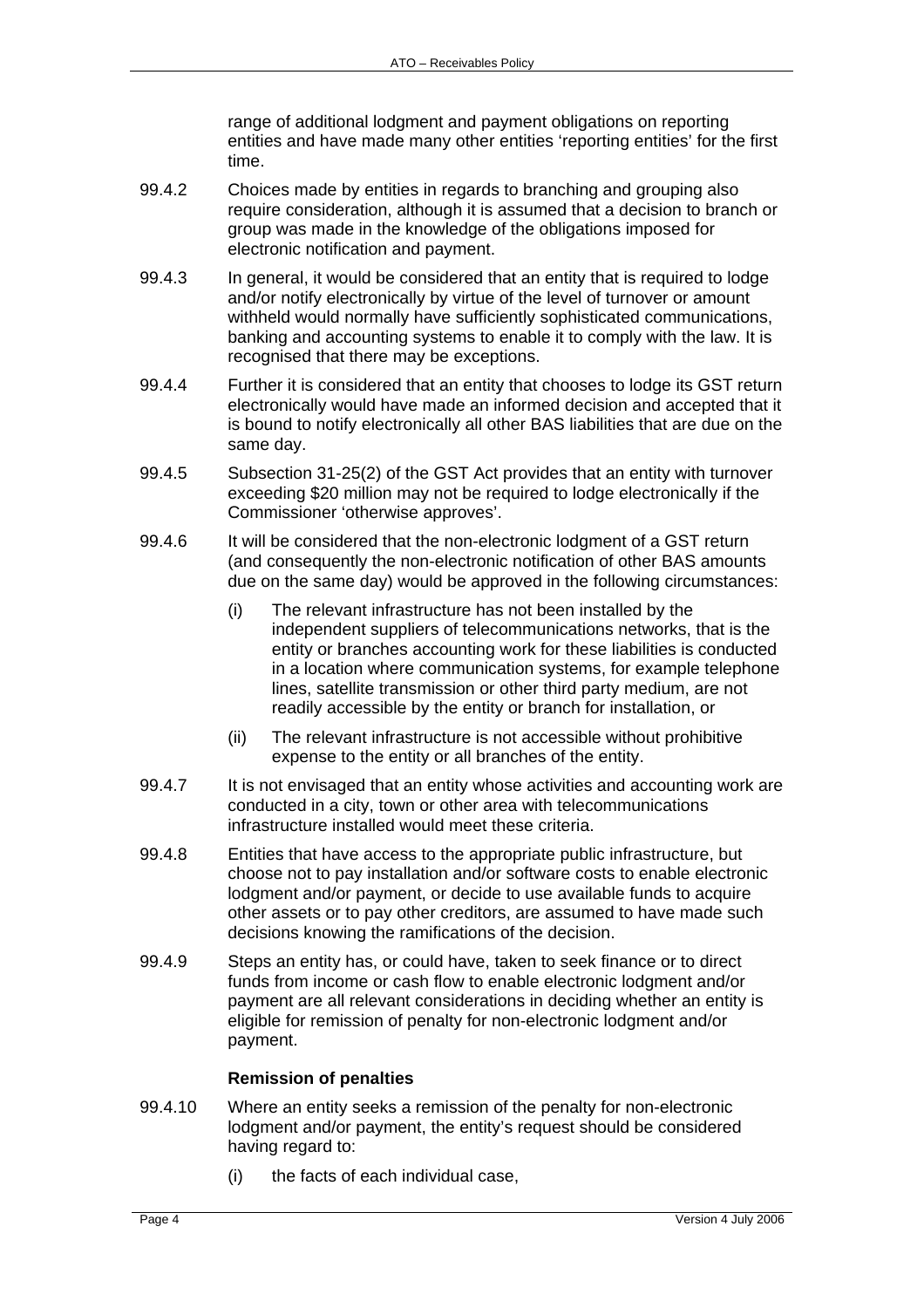- (ii) the principles of natural justice and those outlined in the Taxpayers' Charter, and
- (iii) the policy guidelines contained in this chapter.
- 99.4.11 An entity has a right to request a remission of the penalty for nonelectronic lodgment and/or payment. Where the Commissioner is satisfied that a remission of the penalty for non-electronic lodgment and/or payment is warranted, it will be remitted, either in full or in part. The onus is on the entity to demonstrate that remission is warranted.
- 99.4.12 In deciding whether to remit the penalty, the Commissioner may have regard to any information provided by the entity as part of the request for remission, or any other information, such as information regarding the entity's compliance with other taxation obligations. The Commissioner will not remit any penalty for non-electronic lodgment and/or payment if there is insufficient relevant information to make a decision.
- 99.4.13 It is considered that there are three sets of circumstances when the Commissioner may exercise a discretion to remit the penalty for nonelectronic lodgment and/or payment. He may remit if he is satisfied that:
	- (i) the circumstances that contributed to non-electronic lodgment and/or payment were not due to, or caused directly or indirectly by, an act or omission of the entity; and the entity has taken reasonable action to relieve, or relieve the effects of, those circumstances,
	- (ii) the circumstances that contributed to non-electronic lodgment and/or payment were due to, or caused directly or indirectly by, an act or omission of the entity; and the entity has taken reasonable action to relieve, or relieve the effects of, those circumstances; and having regard to the nature of those circumstances, it would be fair and reasonable to remit the penalty for non-electronic lodgment and/or payment or part of the penalty, or
	- (iii) there are special circumstances by reason of which it would be fair and reasonable to remit the penalty for non-electronic lodgment and/or payment or part of the penalty.
- 99.4.14 It is not possible to identify every circumstance likely to prevent electronic lodgment and payment that is beyond the control of an entity. However, it can generally be expected that partial or full remission will be granted where the entity can show the inability to electronically lodge and/or pay can be directly attributed to:
	- (i) the relevant infrastructure not being installed by the independent suppliers of telecommunications networks, ie the entity or branches accounting work for these liabilities is conducted in a location where communication systems, eg telephone lines, satellite transmission or other third party medium, are not readily accessible by the entity or branch for installation,
	- (ii) the relevant infrastructure not being accessible without prohibitive expense by the entity or all branches of the entity,
	- (iii) natural disasters (flood, fire, drought, earthquake and the like),
	- (iv) other disasters that may have, or have had, a significant impact on an entity or region where the entity or its branches operate, or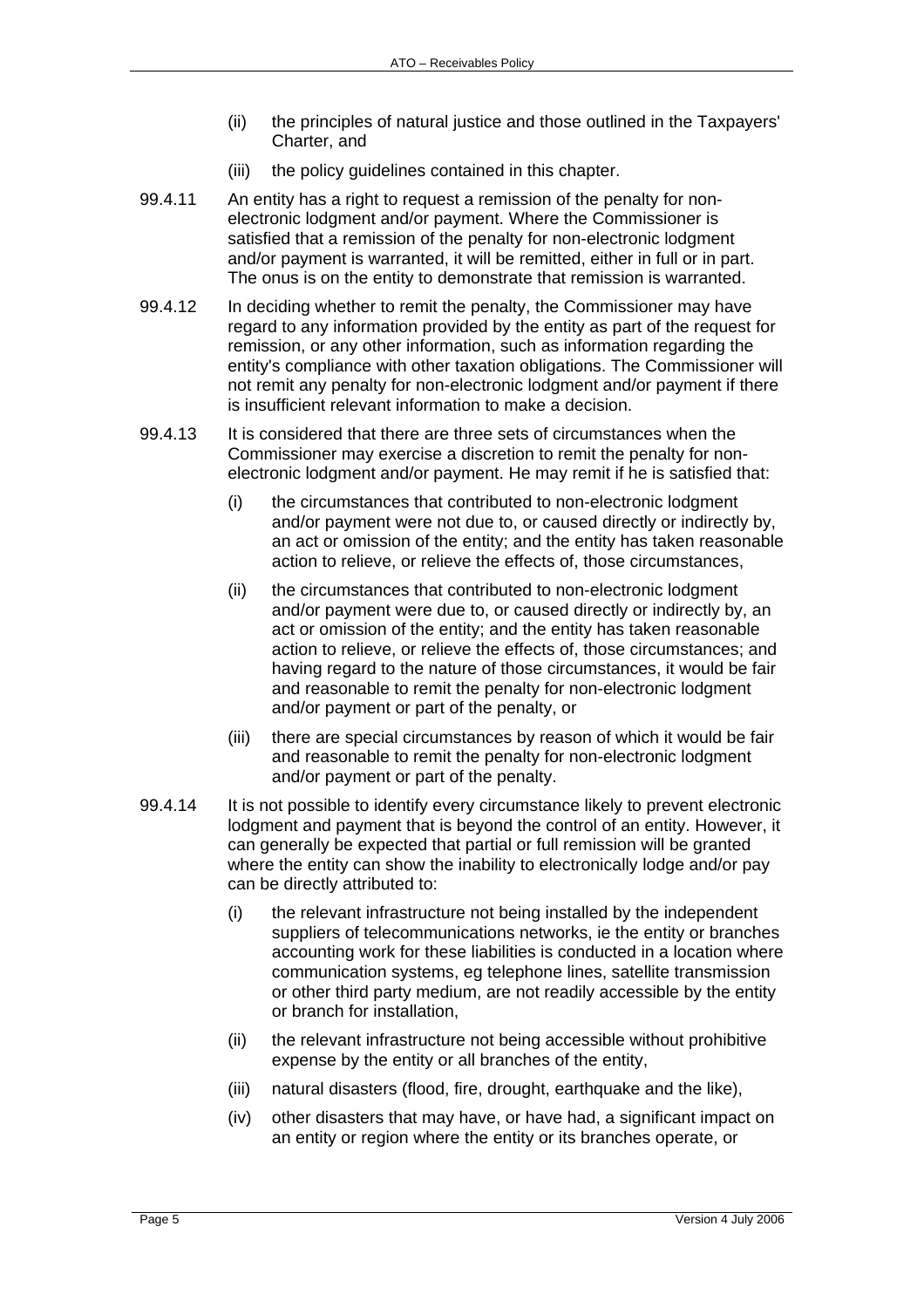- (v) the serious illness of those responsible for electronically notifying or paying for the entity, where there is no other person that can, or could have notified or paid.
- 99.4.15 If the Commissioner sends:
	- (i) a paper activity statement to an entity that has an obligation to lodge electronically, and this results in a delay in the electronic lodgment of the activity statement, consideration will be given to the remission of any penalty imposed for late lodgment; and
	- (ii) an electronic BAS to an entity that has no obligation to lodge electronically, non-electronic lodgment penalty is not applicable.
- 99.4.16 It would be inappropriate to exercise the discretion to remit the penalty for non-electronic lodgment and/or payment for the following reasons:
	- (i) as an inducement to encourage compliance with other taxation laws; or
	- (ii) as an inducement to finalise a dispute, eg a disputed assessment.

### **99.5 TERMS USED**

- 99.5.1 'Activity Statement (AS)'. See Business activity statement and Instalment Activity Statement for further details.
- 99.5.2 'Business activity statement' (BAS) an 'approved form' lodged by those taxpayers who have an ABN and are registered or required to register for GST. Obligations shown on the BAS may include WET, LCT, PAYG instalments and PAYG withholding. FBTI and DCIN amounts may be preprinted by the Tax Office.
- 99.5.3 'Electronic lodgment' means that the GST return is transmitted to the Commissioner in an electronic format approved by the Commissioner.
- 99.5.4 'Electronic payment' means that a payment is transmitted to the Commissioner in an electronic format approved by the Commissioner.
- 99.5.5 'Electronic lodgment turnover threshold' means an annual turnover of above \$20 million, or such higher amounts as the regulations specify.
- 99.5.6 'Entity' means any of the following:
	- (i) a company;
	- (ii) a partnership;
	- (iii) a person in a particular capacity of trustee;
	- (iv) a body politic;
	- (v) a corporation sole;
	- (vi) any other person.
- 99.5.7 'GST branch' means a branch registered under Division 54 of the GST Act.
- 99.5.8 'GST Group' means a Group registered under Division 48 of the GST Act.
- 99.5.9 'GST return' refers to the BAS when referring to the entity's monthly or quarterly GST obligation.
- 99.5.10 'Instalment activity statement' (IAS) an 'approved form' lodged by taxpayers who are either not registered or required to be registered for